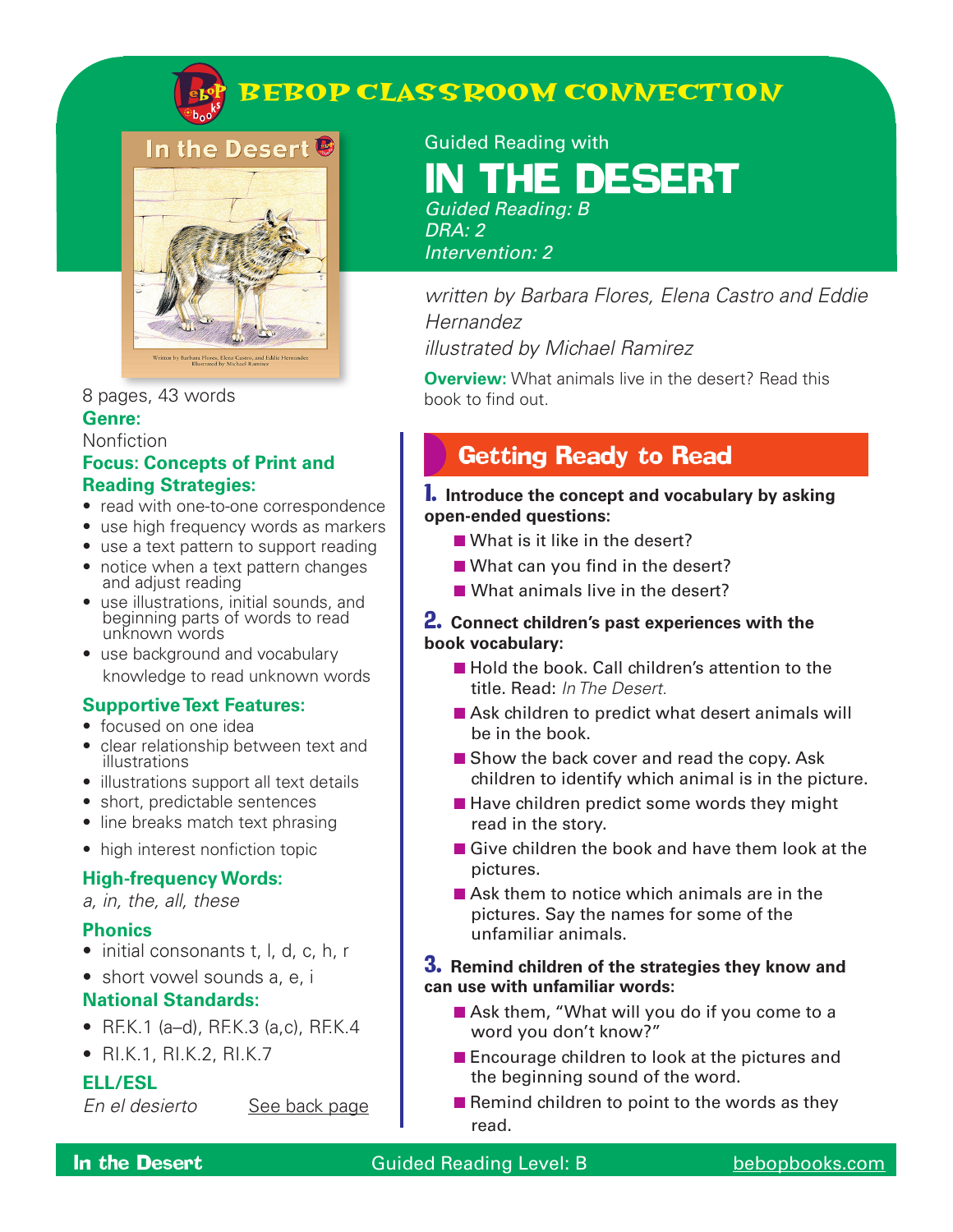

#### 4. **Be aware of the following text features:**

- The book contains familiar words: *a, in, the.*
- The text on the last page breaks the text pattern and introduces new high frequency words.
- Some animal names may differ from what students' might guess based on the illustrations (e.g., tortoise, not turtle, and hare, not rabbit.)

### Reading the Book

1. **Set a purpose by telling children to read the book to find out about animals that live in the desert.**

2. **Have children read quietly, but out loud. Each child should be reading at his or her own pace. Children should not read in chorus. Listen to children as they read by leaning close or bending down beside each child.**

#### 3. **Look for these reading behaviors during the first reading:**

- Do the words children say match the words printed in the book? (voice to print match)
- Do children look at the pictures before they read the text or after they read?
- What do they do if they encounter an unfamiliar word? (appeal to you, try a strategy)
- Do their eyes go over to the picture before reading the new word in the pattern?
- Are they saying the initial sounds of words before saying the whole word?
- Are they saying individual letter sounds or blending the sounds?
- Do they reread if they come to an unfamiliar or unknown word?
- Have they self-corrected any mistakes?
- Is there any inflection or speech-like sound

to their reading?

- Have they responded with a laugh or other sounds as they read the text?
- Do they make comments as they read?

4. **As children read, suggest a reading strategy if they are struggling:** "Try rereading the sentence. Try looking at the picture to make sense of the print." Encourage children to take a guess based on the subject of the book or to use the beginning sounds or known parts of the word.

#### 5. **Possible teaching points to address based on your observations:**

- Review using the picture to help with each new word.
- Review using initial consonants blends and long/short vowel sounds to read new words.
- Model how to reread the sentence if it does not sound right or make sense. Call students' attention to the change in verb agreement from "lives" to "live."
- Model how to make a return sweep to the second line of text.
- Call attention to all the high-frequency words children have learned and used.
- Note that it is important to look carefully at each picture for clues to finding out which animal is on each page.
- Model how to reflect on a previous discussion of vocabulary words to read unknown words. ("We talked before we began reading about what kind of snake that is.")
- Model how to use the text to decide between two guesses for a word ("Look at the letters. Do you think they say 'hare' or 'rabbit?'")
- Model how to use spoken word length to help predict unknown words. (For instance, "roadrunner" takes longer to say than "bird" and looks longer in print.)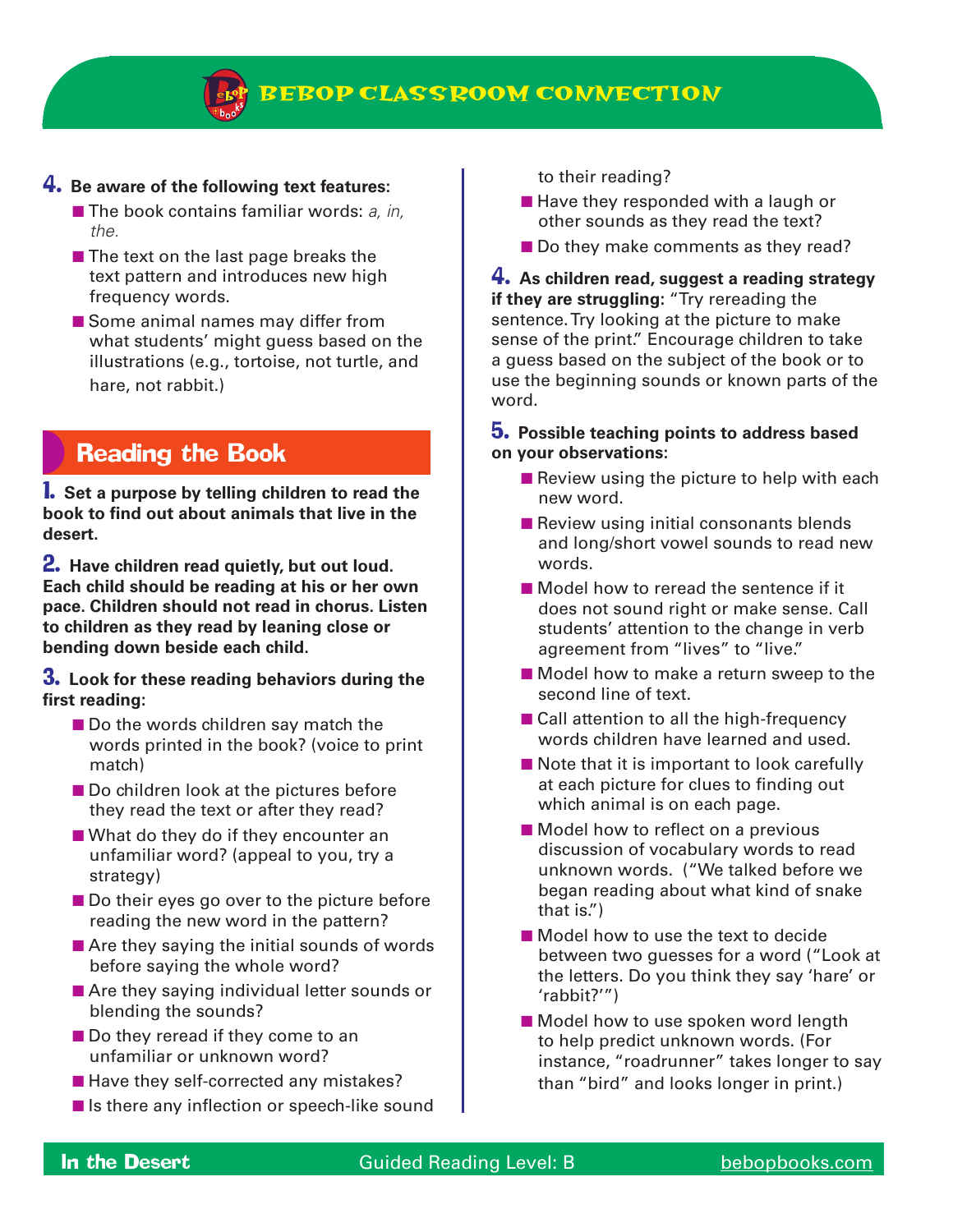

### After the First Reading

#### 1. **Have children confirm their predictions about the story.**

#### 2. **Ask questions like:**

- Which animals did the book tell us live in the desert?
- Where do the pictures show each animal? (On the sand, on a rock, etc.)
- How do you think each animal moves?
- Do you know more about any of the animals? Which animal would you like to learn more about?
- How does a desert compare to where you live?
- What features on their bodies help them live in the desert?

### Second Reading

1. **Have children reread the book in a whisper voice or to a partner.**

2. **This is a time for assessment.** While they are reading, watch what children do and what they use from the teaching time. Alternatively, you might take a running record on one student as an assessment of the student's reading behavior.

### Cross-Curricular Activities

**Language:** Have students make books about animals in other habitats using the same text pattern. Provide the sentence stem "A lives in the \_\_\_\_\_\_. " on each page, or provide a bank of words for students to locate, cut out, and glue to each page, including A, lives, in, the, etc.

Use the names of the animals in the book, as well as other known animals, to practice counting syllables in words. Create a picture chart sorting animal names by number of syllables.

**Science:** Read other nonfiction books about the desert to find out about other animals that live there, or to find out more about the animals in the book.

Investigate the animals in the book: What is the difference between a tortoise and a turtle? A hare and a rabbit? A coyote and a wolf or dog?

Pick one animal in the book to study further. What habits and physical traits help it survive in the desert? Would it be able to survive and thrive where you live? Why or why not?

**Social Studies: Read traditional stories set** in the desert, such as *Baby Rattlesnake* (https:// www.leeandlow.com/books/baby-rattlesnakeviborita-de-cascabel). Ask students to make connections between the animals they read about and the stories.

 Look at a map to locate desert regions around the world. Compare the locations to where you live.

Art: Have children make a list of 100 ways to celebrate the 100th day of school.

**Physical Education:** Have children make a list of 100 ways to celebrate the 100th day of school.

English Language Learners: Have children make a list of 100 ways to celebrate the 100th day of school.

**Guided Reading** Guided reading levels were assigned by literacy experts and certified Reading Recovery® teachers using the guidelines identified in Guided Reading and Matching Books to Readers by Irene C. Fountas and Gay Su Pinnell.

**INT. (Intervention)** Intervention levels were assigned by literacy experts and certified Reading Recovery® teachers and are intended for use in early intervention and one-on-one tutorial programs, including Reading Recovery®. These levels are not officially authorized by Reading Recovery®. Reading Recovery® is a registered servicemark of The Ohio State University.

**DRA (Developmental Reading Assessment)** and **EDL (Evaluación del desarrollo de la lectura)** DRA and EDL levels were determined using information in the Developmental Reading Assessment Resource Guide and EDL Resource Guide by Joetta Beaver.

All level placements may vary and are subject to revision. Teachers may adjust the assigned levels in accordance with their own evaluations.

Copyright © 2004 by Bebop Books®, an imprint of Lee & Low Books Inc. Used with permission.